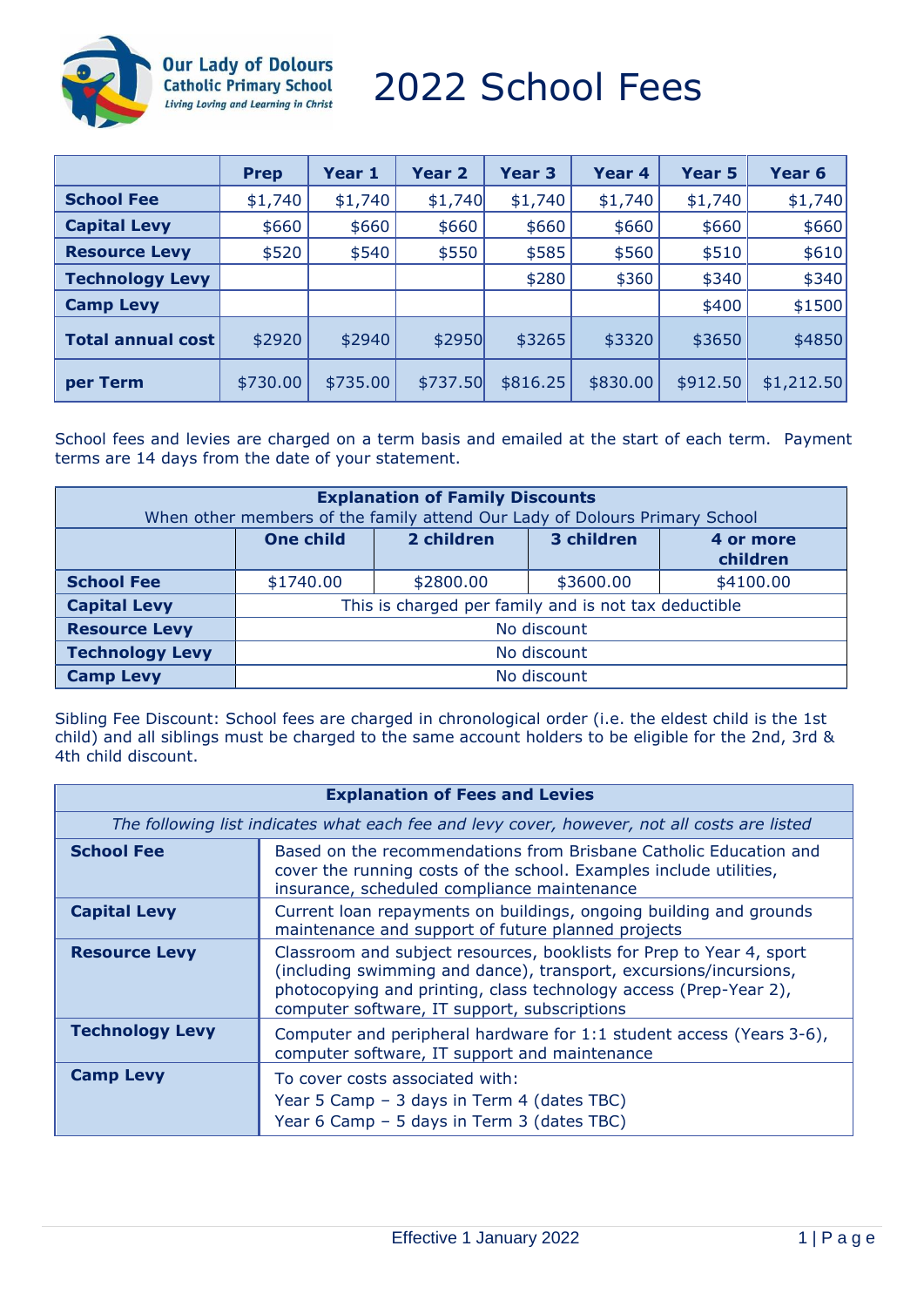# **Additional Fees**

#### **Please note:**

From time to time a student activity/event may arise which may incur an additional charge. Parents will be advised in advance of the details and costs.

# **Voluntary Library and Building Fund – Tax Deductible Contributions**

In addition to the above compulsory charges, families may elect to make a voluntary contribution of \$160.00 per year to the Voluntary Library Fund and/or the Voluntary Building Fund. The Library Fund will support the ongoing acquisition of library articles such as books, magazines, digital resources, furniture and technology equipment. The Building Fund assists the school in meeting the costs associated with the acquisition, construction and maintenance of school buildings.

A tax receipt will be issued for all donations at the end of each financial year for families to claim the donation back as a tax deduction.

#### **This donation is fully tax deductible as it is voluntary.**

#### **Methods of Payment – School Fees**

- Direct Debit is the preferred method of payment
- BPay
- BPoint credit card
- EFTPOS Debit and Credit cards are accepted at the Administration desk

Please see the school website and Parent Portal for further information.

#### **Uniform Purchases**

All school uniform items and school bags are available for purchase from

Ashgrove West Drapery 467 Waterworks Road Ashgrove West Phone: 07 3366 1659 Shop Online at [Uniform Shop Our Lady of Dolours \(schoolthreads.com.au\)](https://www.schoolthreads.com.au/our-lady-of-dolours/)

Sports house shirts, communication bags and a supply of 2<sup>nd</sup> hand uniforms are available for purchase at the Administration office.

# **Application and Confirmation of Enrolment Fee**

A \$50.00 incl GST application fee per form applies when submitting an Enrolment Application. The enrolment form is available on the school website.

A fee of \$300.00 for the first student of a new family will be charged when the enrolment of the student is confirmed. Upon commencement, the fee will be credited to the first statement of fees & levies issued.

Application and Confirmation of Enrolment fees can be paid through the school's website under Enrolment Application tab and selecting the appropriate payment link. Please use the family surname noted on the application as the payment reference.